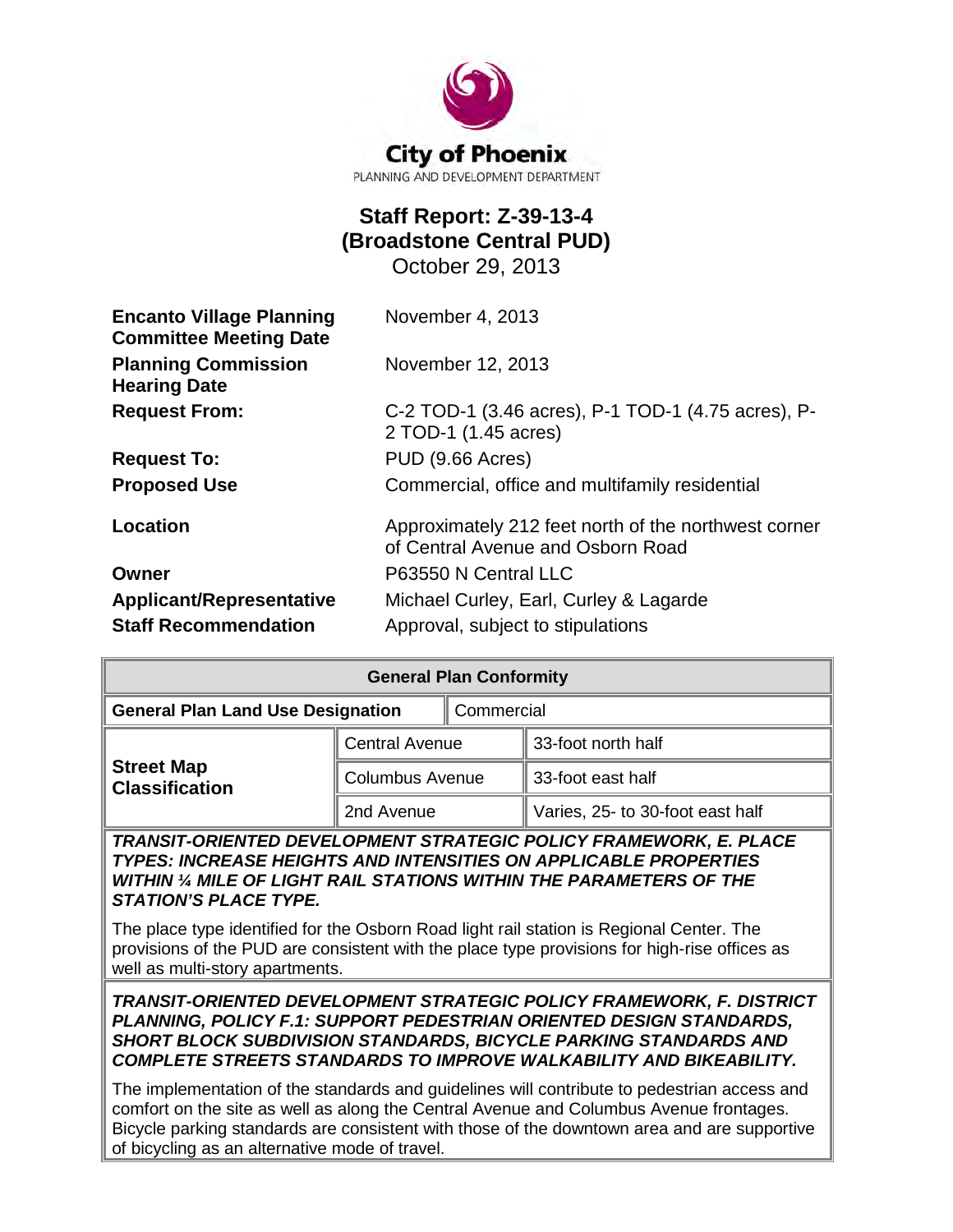Staff Report: Z-39-13-4 Broadstone Central PUD October 29, 2013 Page 2 of 9

#### *TRANSIT-ORIENTED DEVELOPMENT STRATEGIC POLICY FRAMEWORK, F. DISTRICT PLANNING, POLICY F.2: ENCOURAGE TRANSIT SUPPORTIVE LAND USES, SUCH AS RESIDENTIAL, OFFICE AND RETAIL TO SUPPORT TRANSIT RIDERSHIP.*

A large surface parking area will be developed with multifamily residential, activating the site near the light rail station at Osborn Road. The balance of the site contains a high-rise office building and a restaurant. The development provides the opportunity for people to live in transit-accessible housing in a high employment corridor.

#### **Area Plan**

Transit-Oriented Development Strategic Policy Framework, a policy document within the General Plan. Addressed in General Plan discussion above and in Background item 3 below.

# **BACKGROUND**

1. The approximately 10 acre site is located between Central and 2nd Avenues, on the south side of Columbus Avenue and north of Osborn Road. There is a light rail station in Central Avenue just south of Osborn Road. A high-rise building exists in the northeast corner of the site and the balance of the property is comprised of



*Existing site configuration.*

mostly surface parking and a three level parking structure parallel to Columbus Avenue. The PUD proposes to develop a new parking structure to parallel the 2nd Avenue frontage (where surface parking now exists) and then to replace most of the remaining surface parking with a new, four story residential development. The residential development will have some surface parking and structure parking a half level below grade.

2. The existing high-rise was developed in the early 1960s utilizing a variance to exceed the four story maximum of the existing C-2 zoning. In the 1980s a use

permit was granted to allow the non-conforming building to expand and be altered to allow the construction of the building's cap to screen mechanical

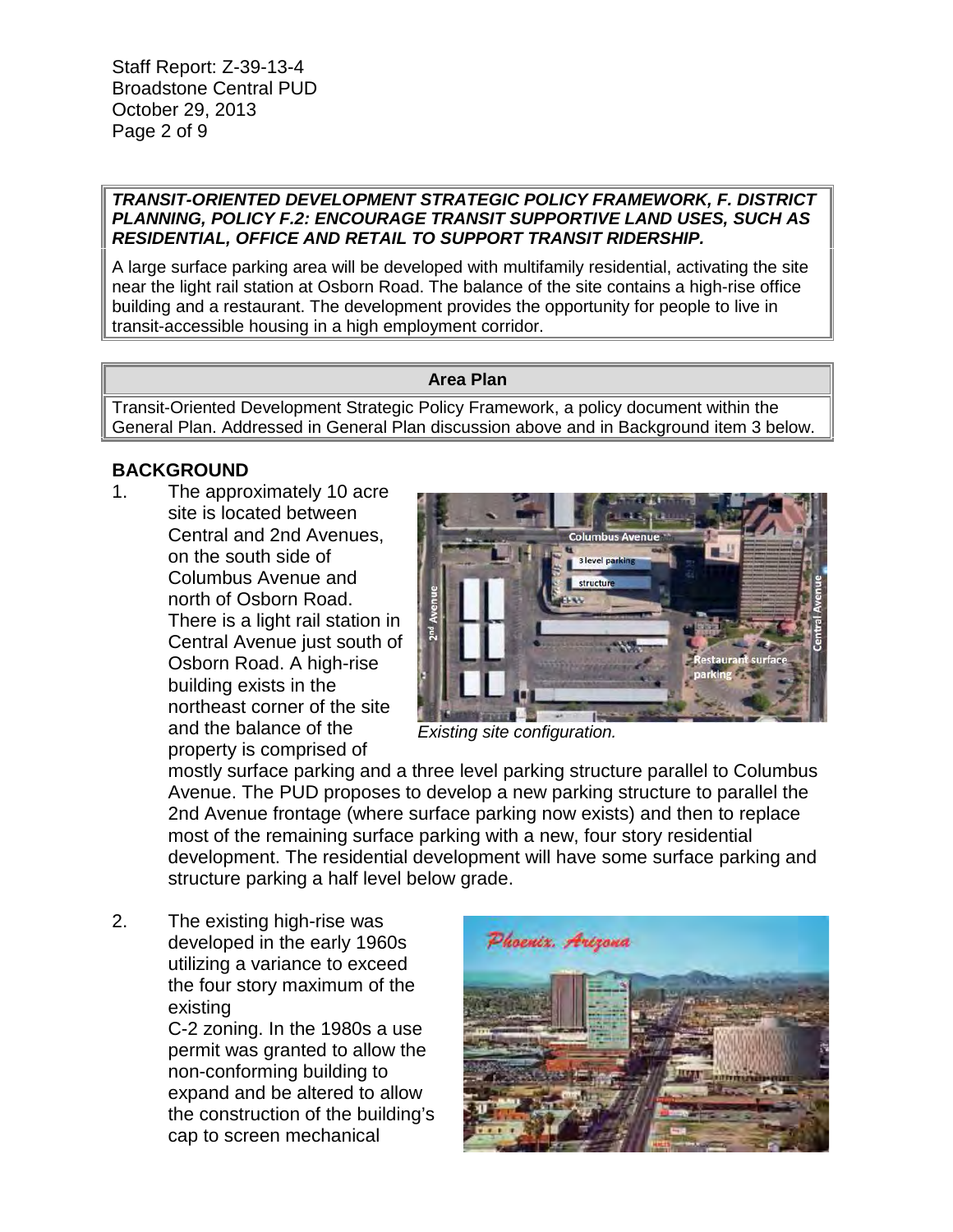Staff Report: Z-39-13-4 Broadstone Central PUD October 29, 2013 Page 3 of 9

> equipment. The building was originally skinned with a distinctive turquoise color and a couple of decades later the current brown façade was added. Buildings were originally developed adjacent to Central Avenue where the surface parking now exists. Approval of the PUD will serve to make the high-rise building conforming for height.

- 3. The city's General Plan was recently amended to include a Transit-Oriented Development Strategic Policy Framework. Transit-Oriented Development (TOD) is broadly defined as compact, pedestrian-scaled, mixed-use development located within a short walk of high capacity transit stations. The intent of the TOD is to make walking, bicycling and using transit convenient, safe and enjoyable for daily life. The policy framework is designed to promote sustainable economic development and improve quality of life indicators. Development of multifamily residential at this location contributes to the city's urban form with a high performance growth pattern.
- 4. The presence of the restaurant in the base of the existing high-rise building poses a challenge for the development of multifamily residential on the southern portion of the parcel. The restaurant owner has a lease for parking spaces proximate to the restaurant's entrance and is unwilling to adjust the lease terms to allow development of the residential adjacent to the Central Avenue frontage where a good portion of the surface parking now exists. This property hardship is limiting the multifamily developer's options for building layout on the site. It is anticipated that as the area adjacent to Central Avenue becomes more valuable than the surface parking merits, that the area will be developed with a more transit and pedestrian oriented building and land use.

## **PLANNED UNIT DEVELOPMENT**

5. The PUD zoning category allows an applicant to propose uses, development standards and design guidelines for the site. The PUD category allows an applicant to develop standards that respond to the surrounding environment better than conventional zoning districts allow. PUD parcels are zoned with standards specifically crafted and tailored for those sites. The PUD zoning category specifically defines such things as height, uses, setbacks and boundaries. Major deviation from the approved PUD standard is considered to be a major amendment and, as such, will follow the rezoning and public hearing approval process for a rezoning request.

#### **DEVELOPMENT STANDARDS & GUIDELINES**

6. Below is a summary of the proposed standards for the subject site, as described in the PUD hearing draft narrative date stamped October 22, 2013.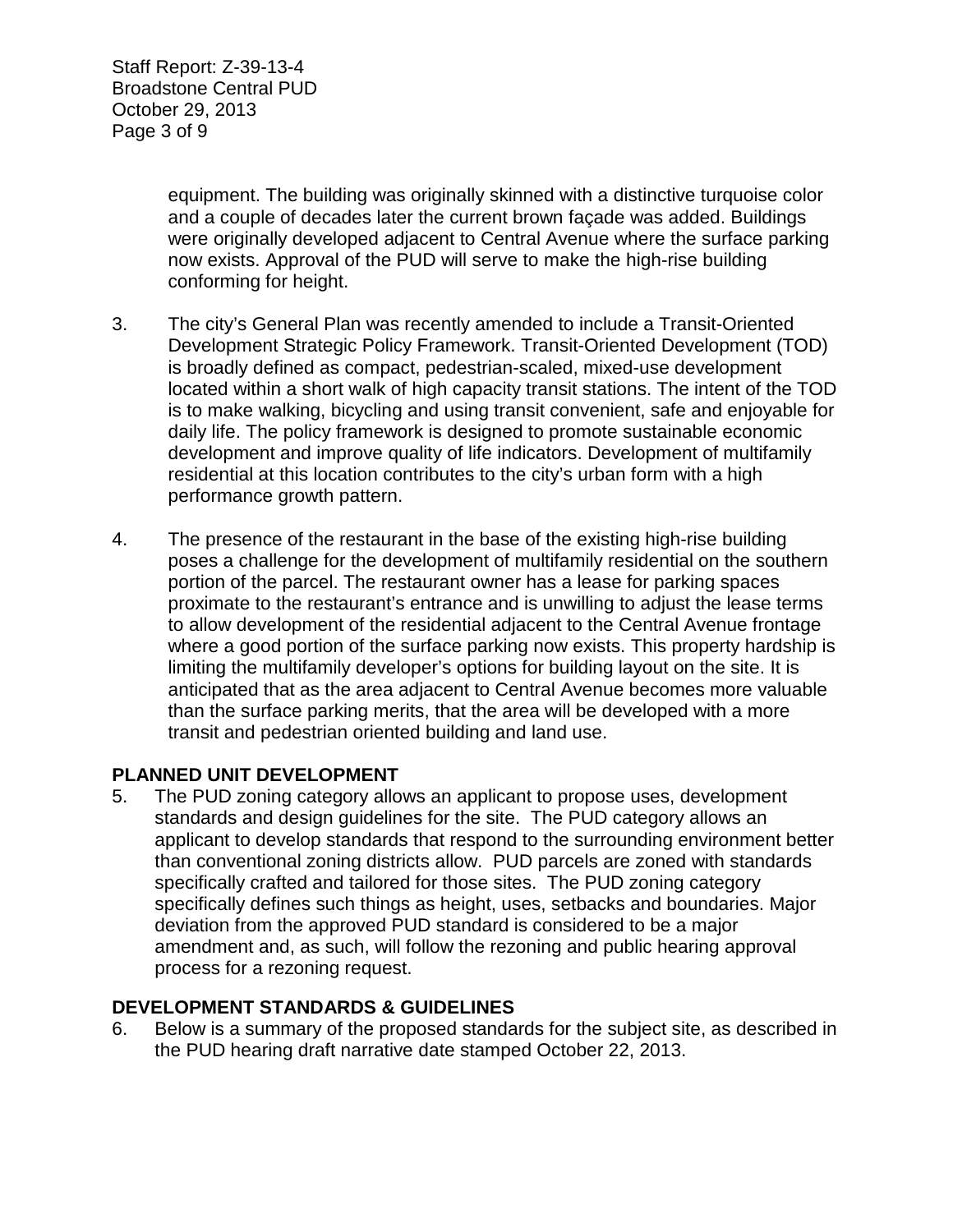Staff Report: Z-39-13-4 Broadstone Central PUD October 29, 2013 Page 4 of 9

> **Land Use Standards** – The proposal is for a 9.66 acre site with an existing highrise building, garage parking and proposed multifamily residential. Uses allowed encompass those typically allowed in most commercial/retail districts. Uses not permitted mirror those lists in the transit-oriented development district, such as adult-oriented businesses, auto title loan establishments, check cashing facilities and pawn shops. Outdoor dining, patron dancing and outdoor recreational uses are permitted by right. Service of alcoholic beverages when combined with outdoor dining is subject to obtaining a Use Permit.

**Development Standards –** The Broadstone Central development standards and guidelines are consistent with the vision proposed for the development. The existing high-rise on the site is non-conforming and will be codified through the PUD standards that are consistent with the High-Rise (HR) zoning district.

- Allowable density is 96.8 units per acre, also consistent with the HR district.
- Standards proposed include several from the TOD-1 district for build-to lines and provision of shade on pedestrian walkways.
- Many of the standards and guidelines are borrowed from the Downtown Code (Chapter 12 of the Zoning Ordinance), including provisions for bicycle parking, tree selection and size, treatment of pedestrian routes near parking garage entrances, building and hardscape materials and form, pedestrian access and orientation and screening.

**Landscape Standards –** The Central Avenue Beautification Plan will be fully implemented on the Central Avenue frontage. Other trees on site will be a mix of 2 and 3-inch caliper and selected from the tree species matrix from the Downtown Code.

**Landscape Guidelines –** Entry points should be enhanced with increased and themed plant massings.

**Shade Standards –** Internal pedestrian pathways will provide 50% shade and the Central Avenue frontage will provide 75% shade at Noon on the summer solstice.

**Hardscape Standards –** The Central Avenue frontage will have seating. There will be specialty paving and/or bollards where drive aisles cross sidewalks. Garage openings will be enhanced through the use of specialty lighting, artwork or other types of materials to identify to pedestrians the possible presence of automobiles.

**Hardscape Guidelines –** There is encouragement to provide alternate paving materials with permeability for walkways. Permeable paving or similar paving should be installed near tree wells to assist with adequate watering and root growth. Permeable paving should also be used for hardscaping throughout the property to reduce the heat island effect and allow for natural drainage and filtration.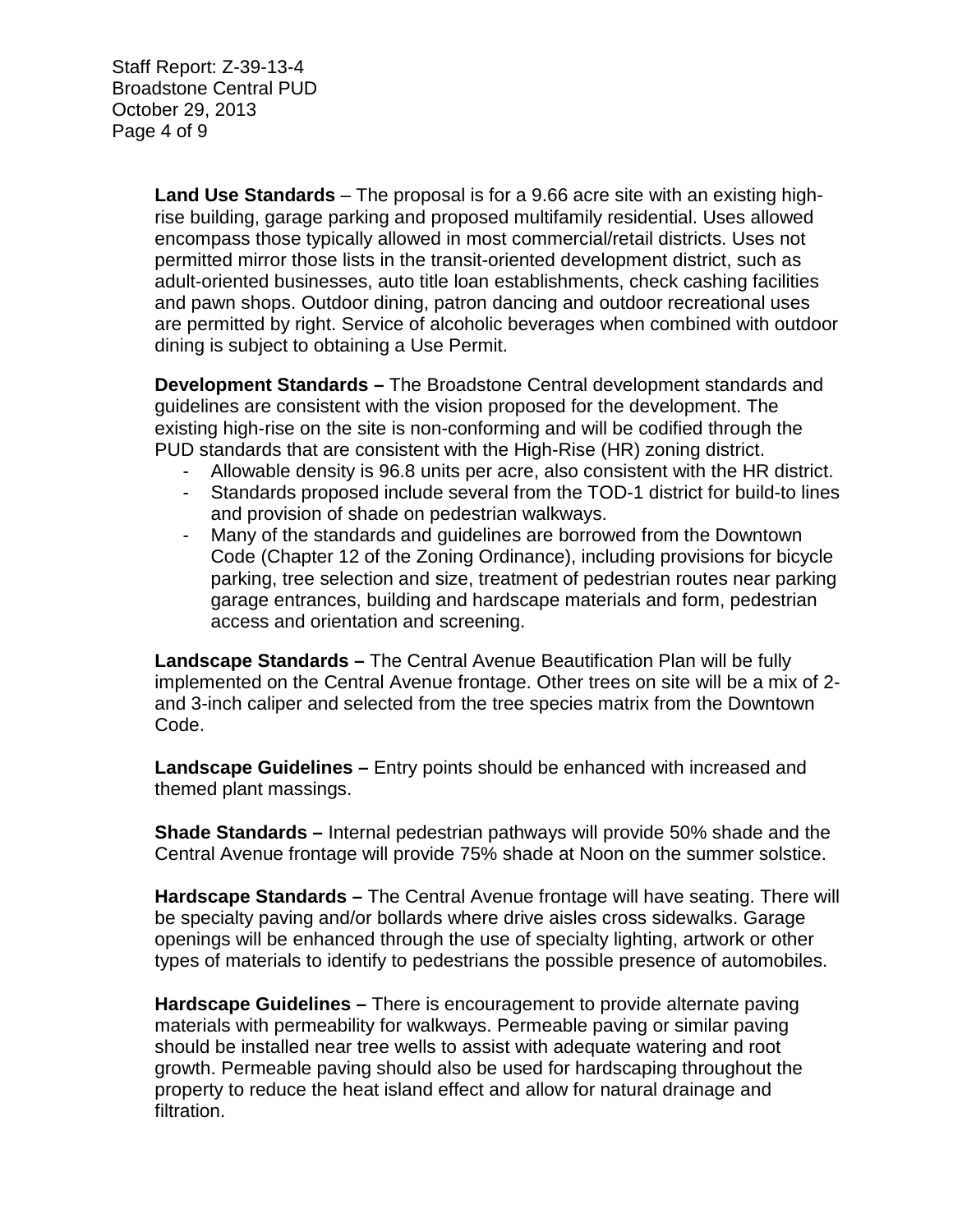Staff Report: Z-39-13-4 Broadstone Central PUD October 29, 2013 Page 5 of 9

> **Sustainability Standards –** The PUD commits to a shading program where 75% of key pedestrian paths along the residential frontage on Central Avenue will be shaded from the sun at Noon on the summer solstice.

> **Sustainability Guidelines –** Use of the city's Green Building Code will be considered. Other guidelines include the provision of water efficient landscaping, drip irrigation, low water use plumbing fixtures, low 'e' double pane windows, and on-site recycling.

> **Parking Standards** – Two loading spaces will be provided for the residential development. Some surface parking adjacent to Central Avenue will continue to exist due to a lease agreement with a restaurant in the base of the existing highrise building.

**Bicycle Parking –** Secure bicycle parking will be provided for residents and bicycle racks will be provided throughout the development, convenient to building entrances. In the event of future commercial, non-retail development, additional bicycle parking is required, including showers and lockers for buildings greater than 100,000 square feet.

**Signs – T**he site will conform to the commercial requirements of Section 705 of the Zoning Ordinance.

## **GENERAL COMMENTS**

- 7. *Floodplain* It has been determined that this parcel is not in a Special Flood Hazard Area (SFHA), but is located in a Shaded Zone X, on panel 2130 G on the Flood Insurance Rate Maps (FIRM) dated September 30, 2005.
- 8. *Central Avenue Beautification Plan*  The Central Avenue streetscape is implemented through the Central Avenue Beautification Plan and a 20-foot image enhancement easement. The Beautification Plan is on file with Central Records in the City of Phoenix. The southern portion of this property, at the time Central Avenue property owners implemented the beautification program, was underdeveloped as surface parking. As a result, minimal landscape/hardscape improvements (i.e. a lower tier) were made. At the time of full development of the property along the Central Avenue frontage, it is expected that the full provisions of the Central Avenue Beautification Plan will be implemented.
- 9. *Street Transportation* The Street Transportation Department will need to review a Traffic Impact Statement for the proposed development. The statement will need to be reviewed and approved prior to preliminary approval of plans for Broadstone Central.
- 10. Off-site street improvements (sidewalks, curb ramps and driveways) will need to meet current ADA guidelines.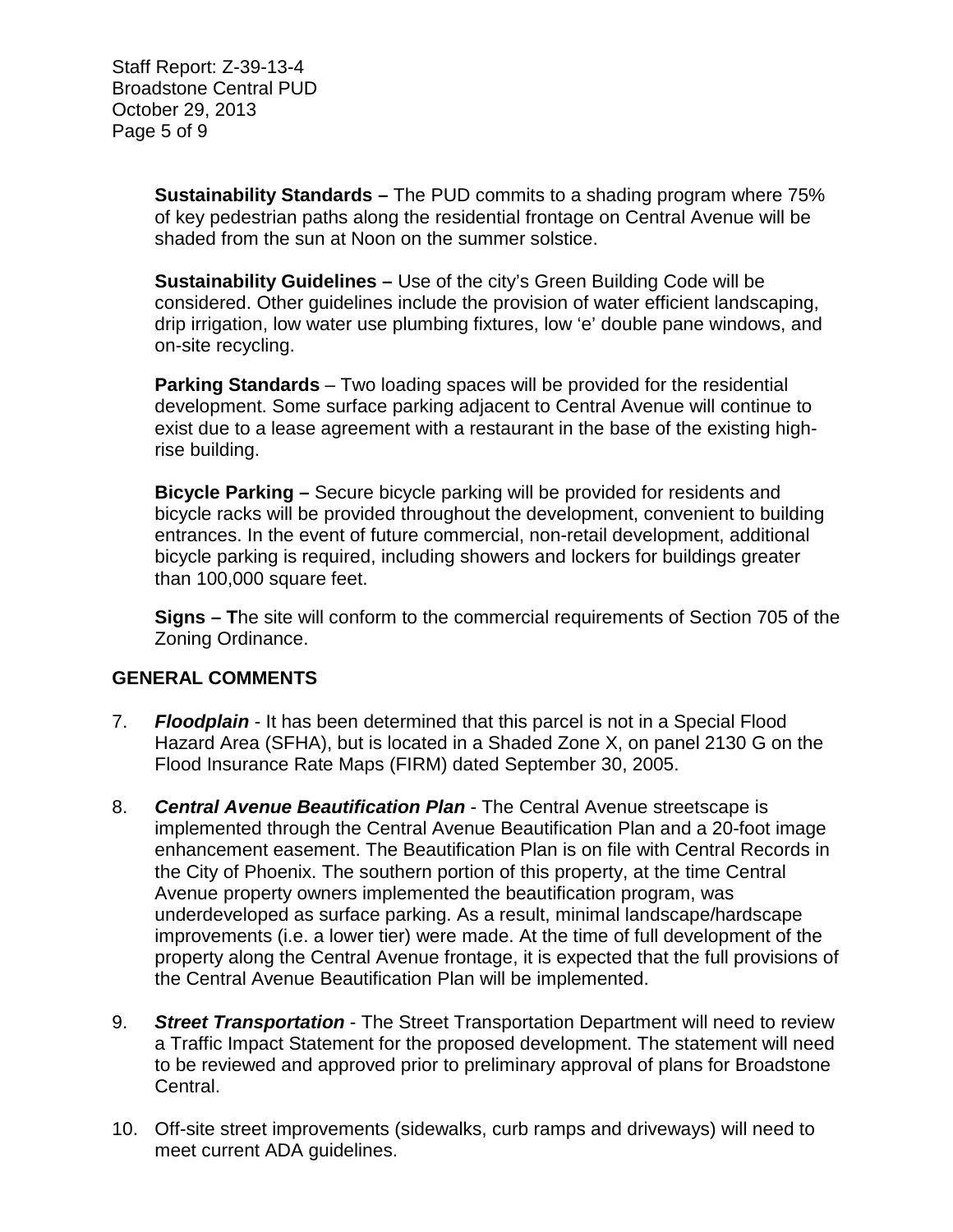Staff Report: Z-39-13-4 Broadstone Central PUD October 29, 2013 Page 6 of 9

- 11. *Water Services* It is likely that the development can be served by the existing water and sewer system. Infrastructure capacity requirements will be provided during the site plan review process and will comply with City of Phoenix Water and Sewer Design Standards, Codes and Policies. There is an 8-inch water main in 2nd Avenue and a 12-inch water main in Central Avenue. Both mains are looped/interconnected with water mains in Weldon Avenue and Osborn Road. There is an 18-inch sewer line in 2nd Avenue, an 18-inch sewer line in Central Avenue, an 8-inch sewer main in 2nd Avenue, and an 8-inch sewer extended into the site that serves the existing buildings. Based on the proposed plan, the 8-inch public sewer main located within the site will be impacted and may require a sewer relocation and/or abandonment.
- 12. *Aviation -* The Aviation Department has provided comments regarding this request. The property is in the Public Airport Disclosure area. This area may be subject to overflights of aircraft operating at the Airport. People are often irritated by repeated overflights regardless of the actual sound level at the overflight site. Therefore, a Notice to Prospective Purchasers, which follows policy regarding properties in the City of Phoenix underlying the flight patterns of Phoenix Sky Harbor International Airport, is required.
- 13. The Planned Unit Development zoning district allows applicants to create development standards but cannot alter city processes or modify regulations governed by the Zoning Ordinance. The Broadstone Central PUD submittal follows City of Phoenix processes.
- 14. Development and use of the site is subject to all applicable codes and ordinances. Zoning approval does not negate other ordinance requirements. Zoning adjustments, abandonments or other formal actions may also be required.

## **Findings**

- 1. The request is consistent with the General Plan land use designation of Commercial.
- 2. This proposal will provide market rate rental housing near a light rail station on the Central Avenue corridor.
- 3. This proposal is consistent with and will further the goals of the Transit-Oriented Development Strategic Policy Framework of the General Plan.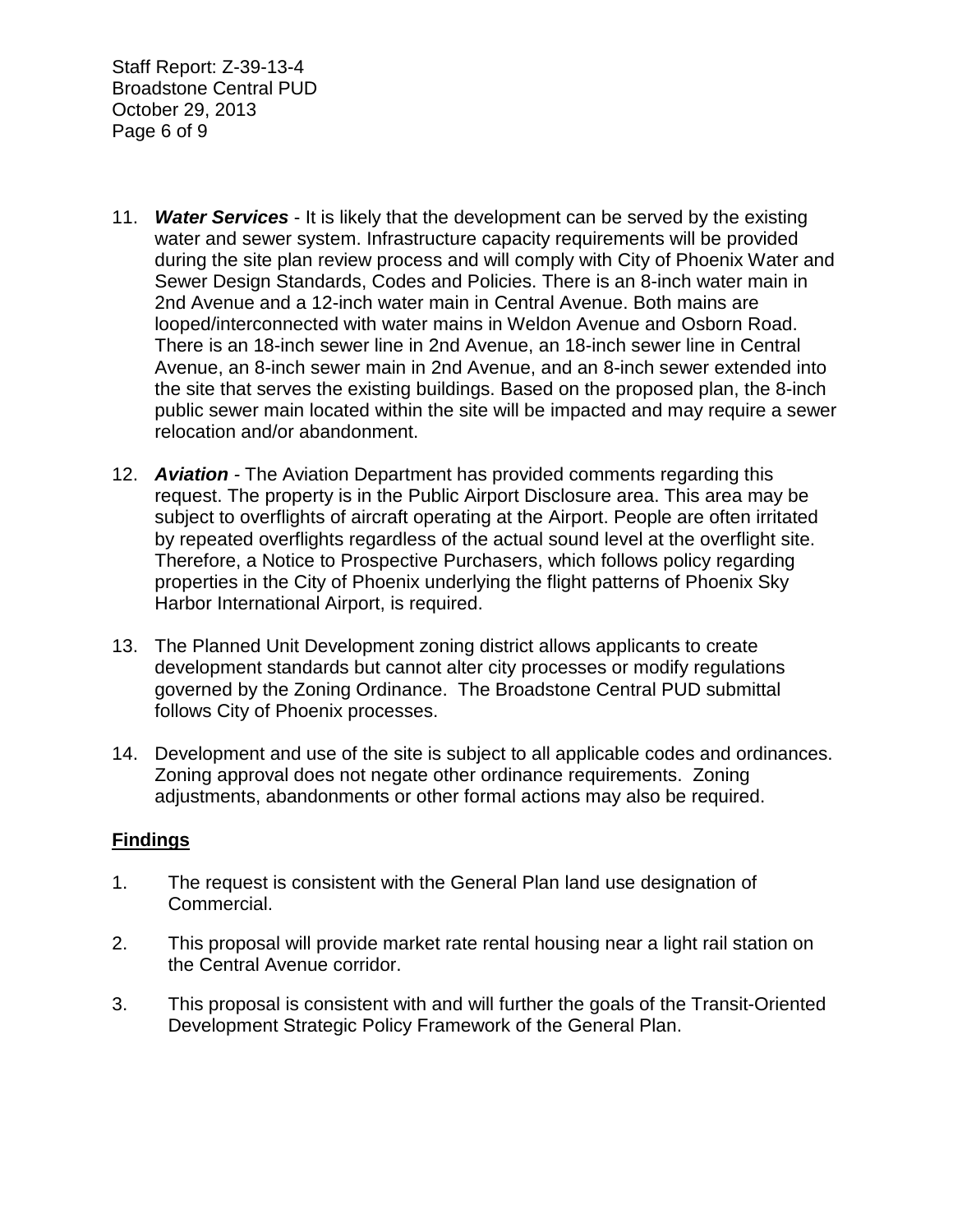Staff Report: Z-39-13-4 Broadstone Central PUD October 29, 2013 Page 7 of 9

## **Stipulations**

- 1. An updated Development Narrative for the Broadstone Central PUD reflecting the changes approved through this request shall be submitted to the Planning Department within 30 days of City Council approval of this request. The updated Development Narrative shall be consistent with Development Narrative date stamped October 22, 2013, as modified by the following stipulations.
- 2. The Development Narrative shall be amended to reflect these changes:
	- a. Replace the nine instances in the document of "orientated" with "oriented".
	- b. The acreage in the first paragraph of Section G. shall be corrected to read 9.66.
	- c. Insert this paragraph in Section H. Development Standards and Guidelines after the first paragraph:

Unless specifically modified by the text below, all standards of the referenced Zoning Districts shall apply to this PUD. Where different standards (more or less restrictive) are specified below, these standards shall prevail over the standards in the ordinance.

d. Insert a third paragraph below the new paragraph outlined in c. above, to the Development Standards and Guidelines Section H:

This PUD shall conform to Section 507 of the Zoning Ordinance.

Applicability: Exterior structural remodeling or new façade treatment of buildings without additional square footage are subject to development review approval as follows:

- a) Compliance with the development standards, design standards and guidelines of this PUD only for that exterior portion of the building being modified.
- b) Provision of landscaping in accordance with adopted streetscape design unless prohibitive because of existing public utilities.
- e. The title of the table in Section H. shall be amended to read "Development Standards and Guidelines".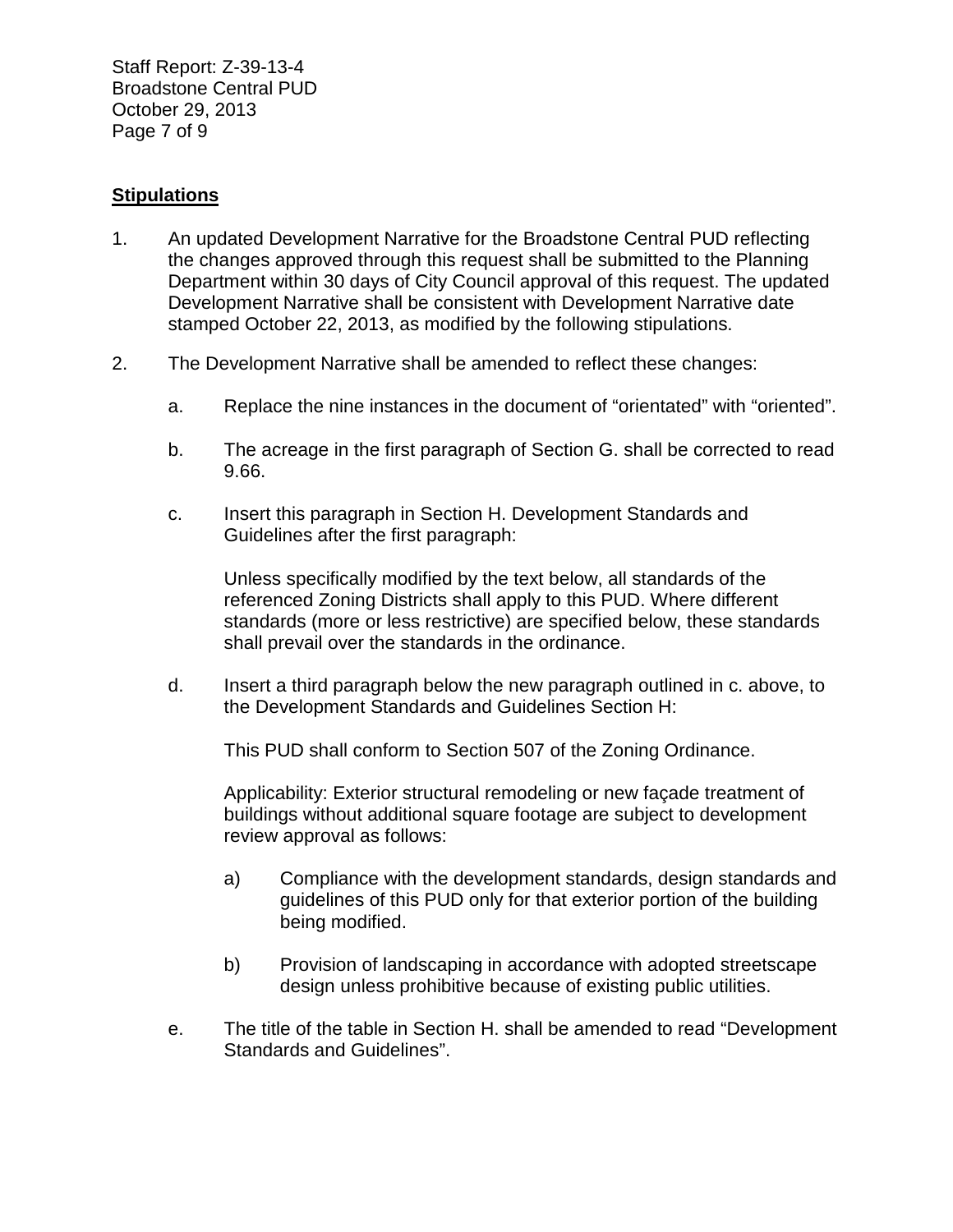Staff Report: Z-39-13-4 Broadstone Central PUD October 29, 2013 Page 8 of 9

- f. In Section H., delete language in the table stating "Minimum density for residential parcel, 46.85 dwellings per gross acre" and replaced with "Maximum density, Per Section 631 (HR) of the Phoenix Zoning Ordinance".
- g. In Section H. Bicycle Parking Commercial, non-retail, delete existing language and replace with:

Bicycle Parking – Commercial, non-retail > than 5,000 square feet: Minimum one space per 40 vehicle parking spaces provided, up to a required maximum of 25 bicycle spaces.

Bicycle Parking – Commercial, non-retail > than 100,000 square feet: Minimum of two shower stalls and 10 lockers that are accessible to the building's occupants.

- h. In Section H., make the heading "Landscape Setback/Standards" **bold** so it is consistent with other table subheadings.
- i. In Section H., remove the "J." from the "Sustainability" subheading.
- j. Add a section to the Development Standards and Guidelines table in Section H. to read "**Signage Standards**", Per Section 705 (Signs) of the City of Phoenix Zoning Ordinance."
- k. The below language shall be added as a preamble statement on a blank page prior to the Table of Contents within the Development Narrative. This additional language and any modifications to the narrative made through the public hearing process shall be completed and a final written PUD Development Narrative and electronic PUD Development Narrative shall be submitted within 30 days of final City Council approval.
	- a). A Planned Unit Development (PUD) is intended to be a stand-alone document of zoning regulations for a particular project. Provisions not specifically regulated by the PUD are governed by the zoning ordinance. A PUD may include substantial background information to help illustrate the intent of the development. The purpose and intent statements are not requirements that will be enforced by the City. The PUD only modifies zoning ordinance regulations and does not modify other City Codes or requirements. Additional public hearings may be necessary such as but not limited to right-of-way abandonments.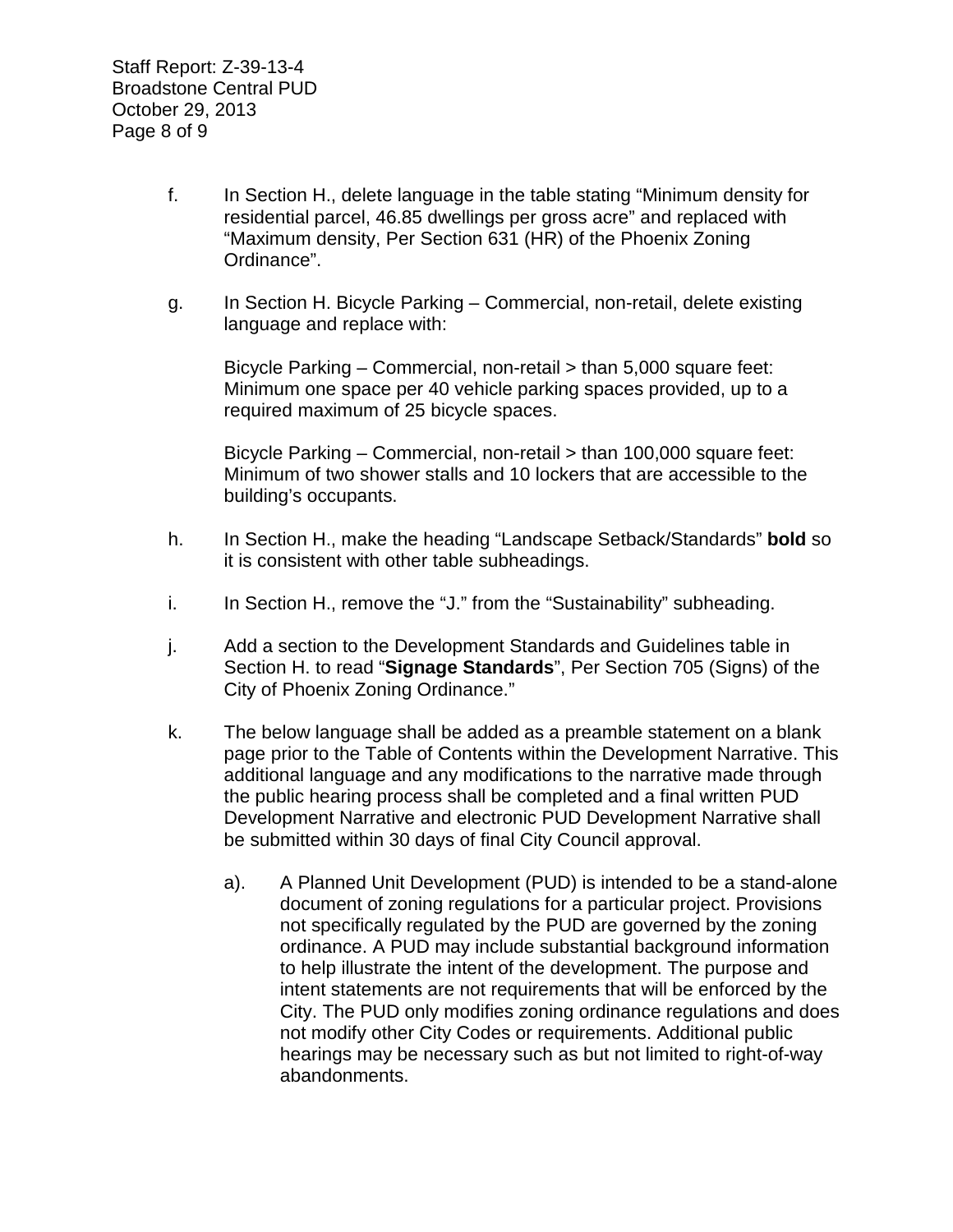Staff Report: Z-39-13-4 Broadstone Central PUD October 29, 2013 Page 9 of 9

- 3. The developer shall construct all streets adjacent to the development with paving, curb, gutter, sidewalk, curb ramps, streetlights, landscaping and other incidentals as per plans approved by the Planning and Development Department. All improvements shall comply with all ADA accessibility standards.
- 4. The developer shall implement the Central Avenue Beautification Plan along Central Avenue. A 20-foot Image Enhancement Easement shall be dedicated along Central Avenue as approved or modified by the Street Transportation Department.
- 5. The developer shall submit a Traffic Impact Statement to the Street Transportation Department for this development. No preliminary approval of plans shall be granted until the statement is reviewed and approved by the City. Contact Mr. Chris Kowalsky at 602-495-3697, to set up a meeting to discuss the requirements of the study.
- 6. The property owner shall record a Notice to Prospective Purchasers of Proximity to Airport in order to disclose the existence, and operational characteristics of Phoenix Sky Harbor International Airport to future owners or tenants of the property.

## **Writer**

K. Coles 10/20/13 KK

## **Attachments**

Sketch Map Aerial Site Plan **Elevations** Broadstone Central PUD Development Narrative date stamped October 22, 2013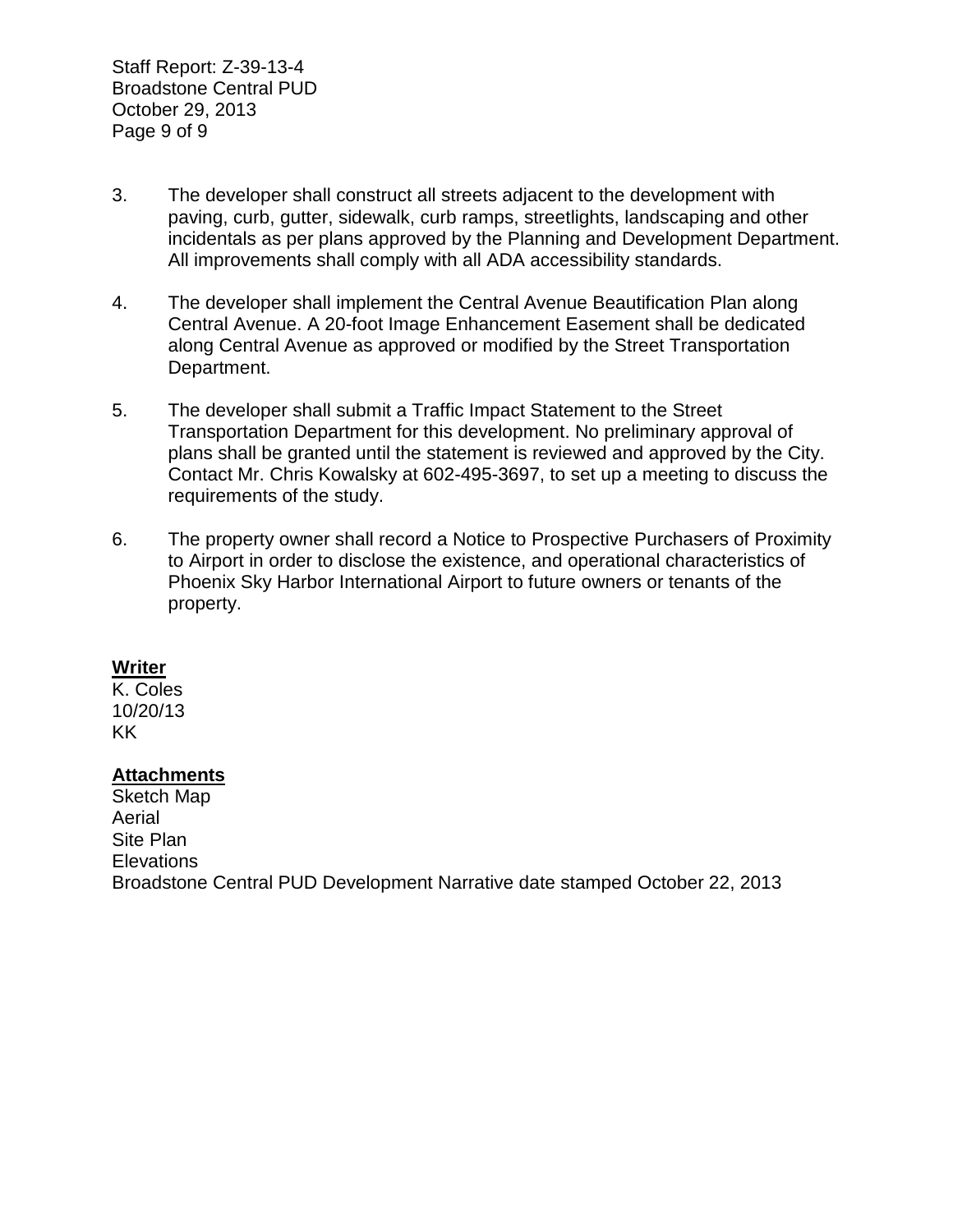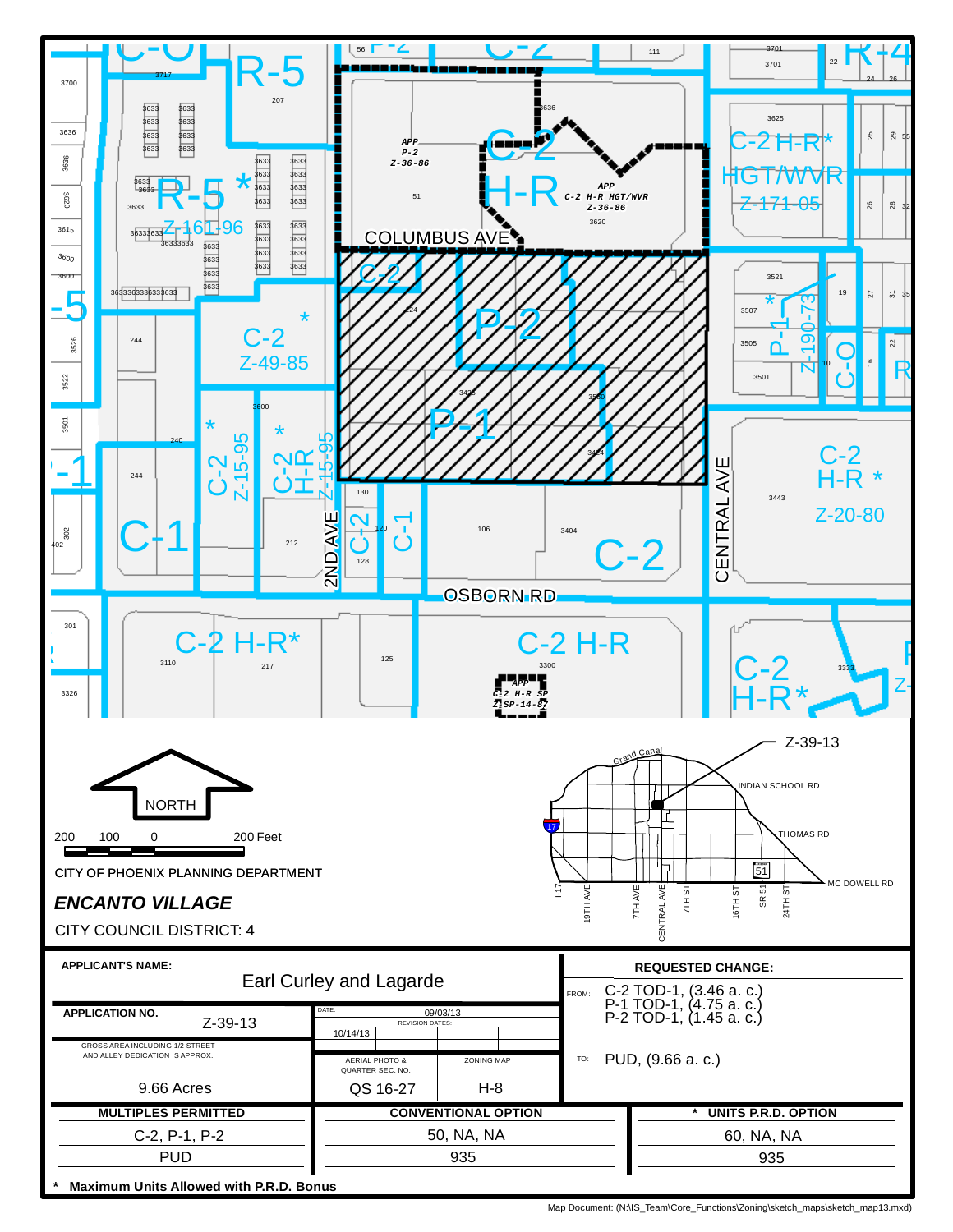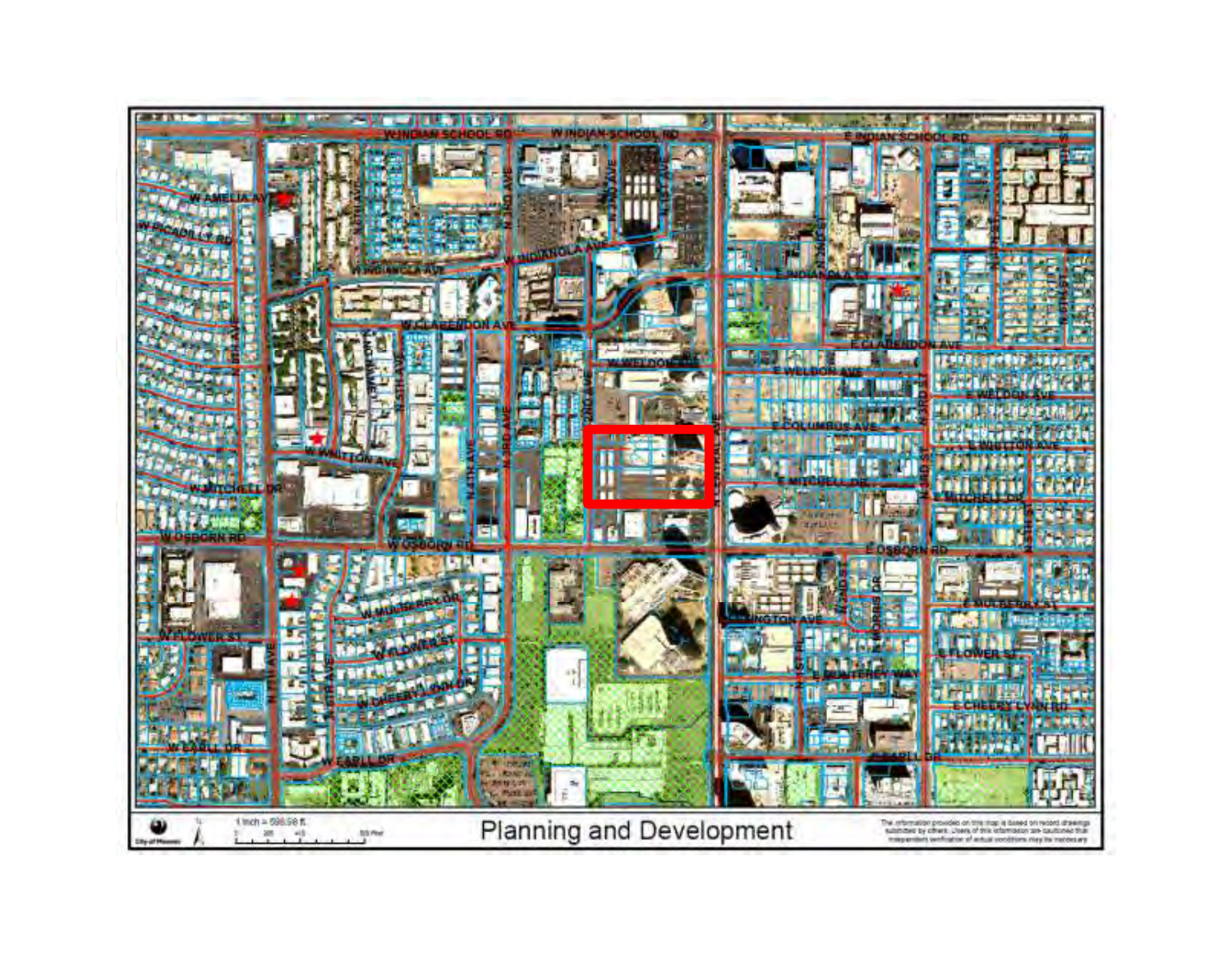